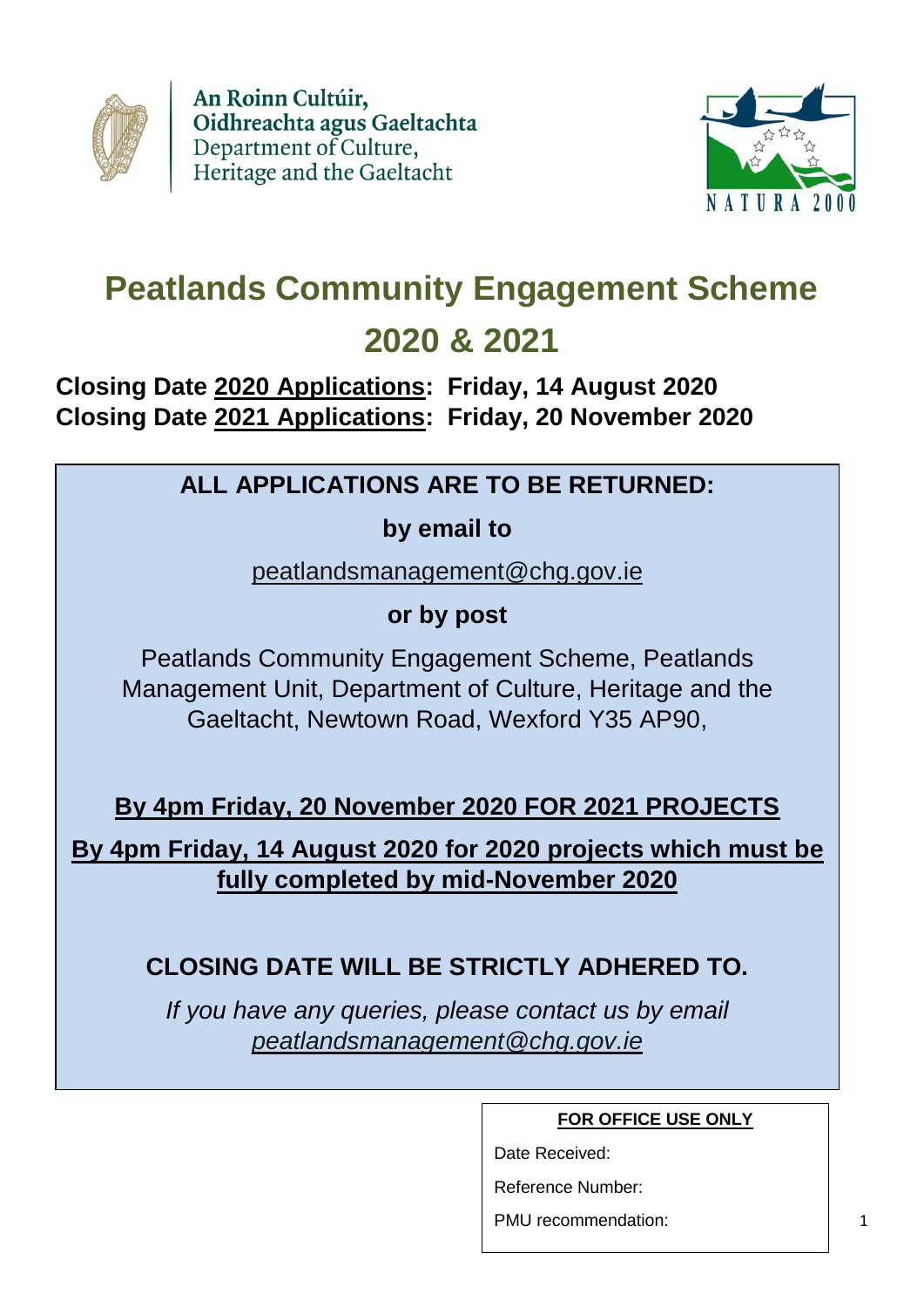



# **PLEASE NOTE THE FOLLOWING BEFORE COMPLETING THIS FORM**

- Please familiarise yourself with the scheme terms and conditions prior to completing this application form.
- Application must be fully completed incomplete applications will not be accepted.
- Please **type** in the relevant information, if possible. If handwritten, please use **BLOCK CAPITALS.**
- All date entries should be entered in the format **DD/MM/YYYY**
- A **Method Statement** (see Appendix X) must be submitted with the Project Proposal where physical works are proposed to be undertaken.
- **Ministerial consents/licenses/planning permission:** If a project is taking place in or adjacent to an SAC (Special Area of Conservation), NHA (Natural Heritage Area) or SPA (Special Protection Area) consent for the works may be required. Each group / organisation must familiarise themselves with the procedures for assessing and applying for Ministerial Consent. Details can be found at [www.npws.ie/farmers-and](http://www.npws.ie/farmers-and-landowners/notifiable-actions)[landowners/notifiable-actions.](http://www.npws.ie/farmers-and-landowners/notifiable-actions) Certain works may require planning permission or licensing from the relevant regulatory body.
- Details of how the cost of the works, other than the amount of funding sought, is to be met must be stated. The applicant must indicate the matching amount total and the source of matching funds.
- Applicants must submit, 1 copy of the completed and signed application form along, with a Method Statement and any other supplementary materials, where relevant, by email to [peatlandsmanagement@chg.gov.ie](mailto:peatlandsmanagement@chg.gov.ie) or by post to the address above.
- The submission of applications by email will be accepted by the deadlines as set out above to **[peatlandsmanagement@chg.gov.ie](mailto:peatlandsmanagement@chg.gov.ie) or by post to the address set out above.**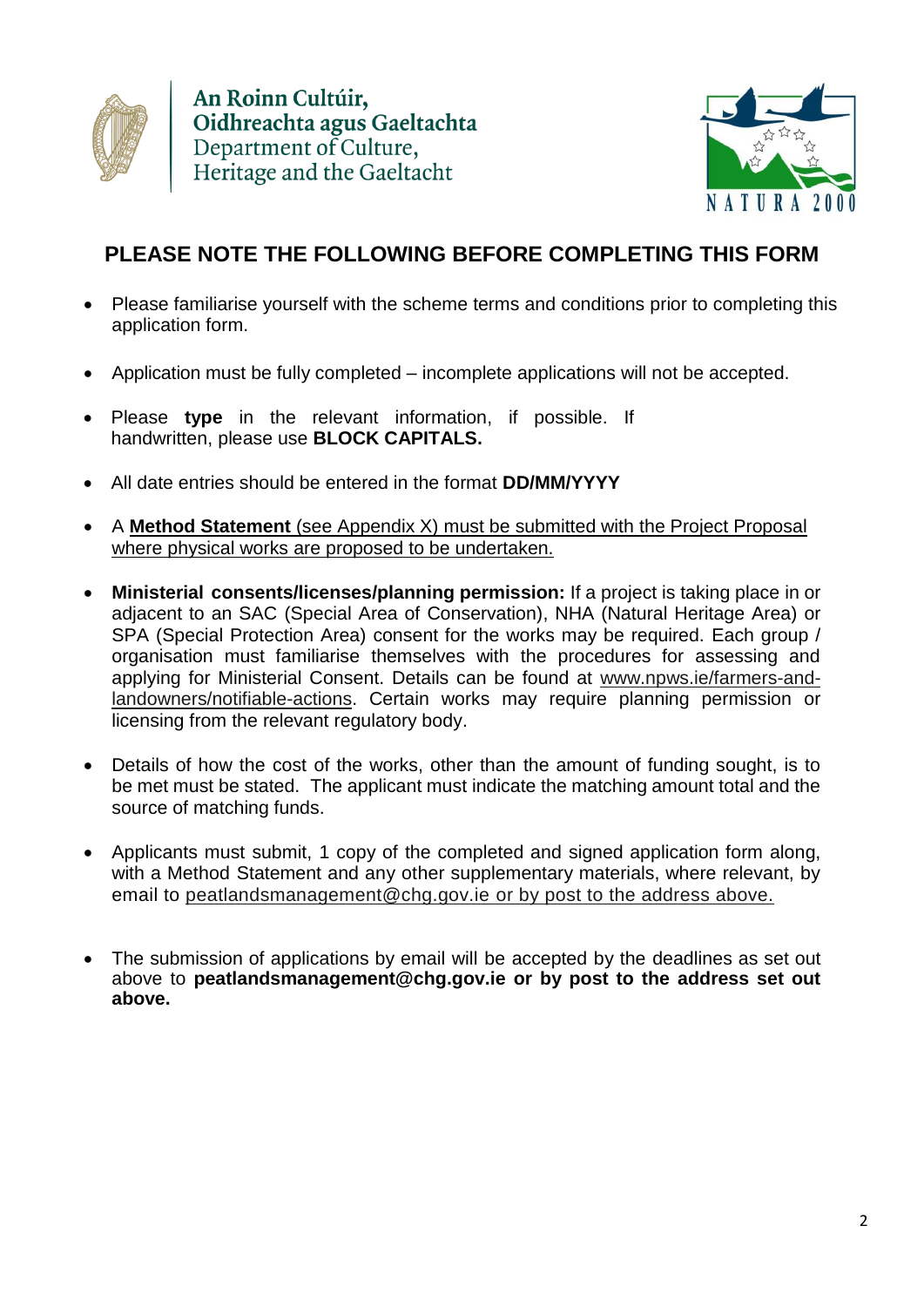



All questions on this form must be answered. Please write your answers clearly in block letters

## **SECTION 1 – YOUR ORGANISATION**

| Name of Group / Organisation                 |  |
|----------------------------------------------|--|
| <b>Address</b>                               |  |
|                                              |  |
|                                              |  |
| <b>Eircode</b>                               |  |
| <b>Name of Contact Person for</b>            |  |
| Correspondence                               |  |
| Role in Group / Organisation                 |  |
| <b>Address for Correspondence (including</b> |  |
| Eircode)                                     |  |
|                                              |  |
|                                              |  |
| <b>Telephone Number</b>                      |  |
| <b>Email</b>                                 |  |
|                                              |  |
| <b>Website</b>                               |  |
| <b>Social Media Page Link</b>                |  |
|                                              |  |

## **STRUCTURE OF GROUP / ORGANISATION**

| Does your group have/hold the following? |                  |                         |  |                               |  |
|------------------------------------------|------------------|-------------------------|--|-------------------------------|--|
| Chairperson $\square$                    | Secretary $\Box$ | Regular Meetings $\Box$ |  | Annual General Meeting $\Box$ |  |
| Please give details:                     |                  |                         |  |                               |  |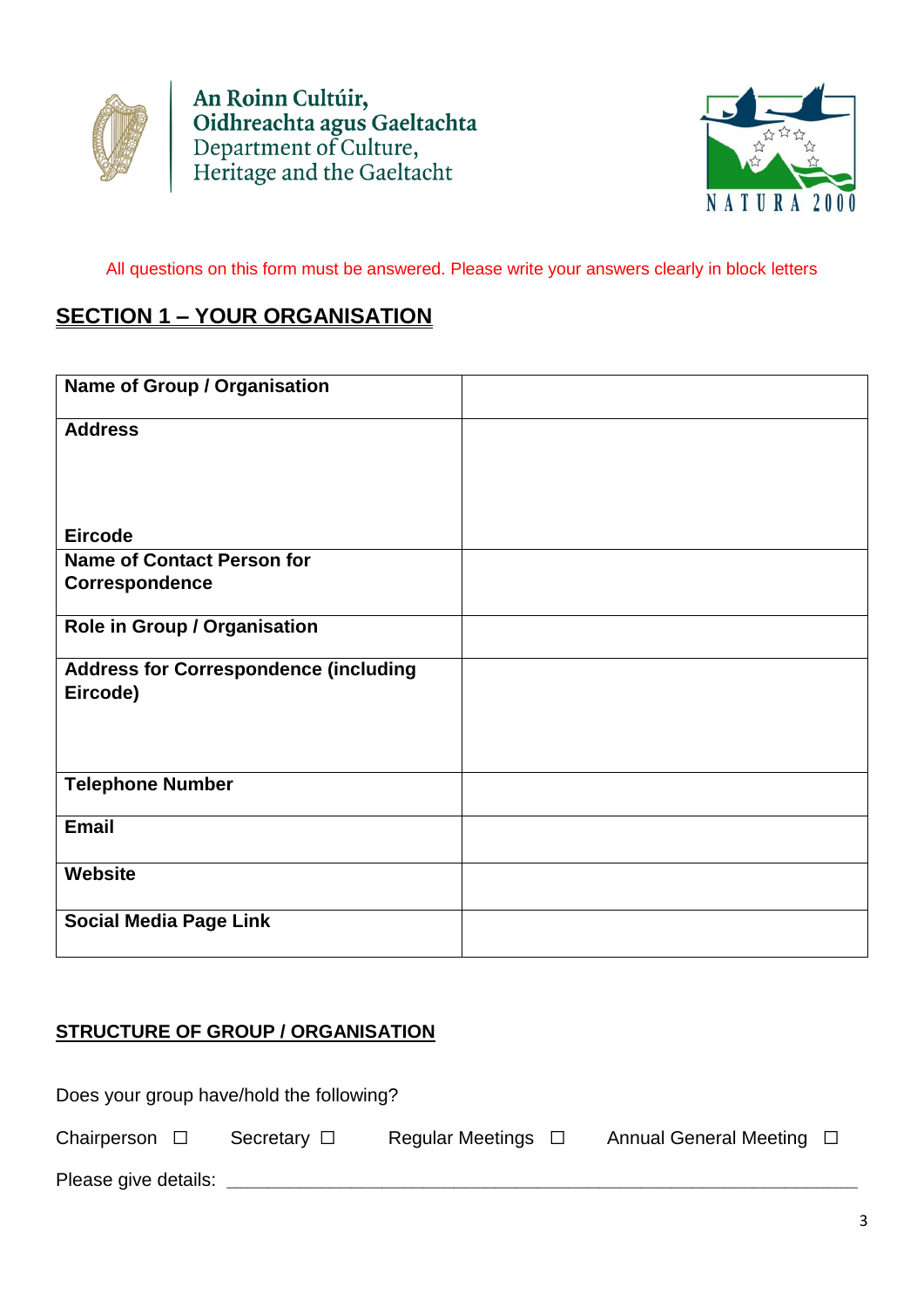



Year established: **\_\_\_\_\_\_\_\_**

Please attach a recent financial statement **and** either a copy of group/organisation's constitution **or** minutes of your last meeting

Is your organisation affiliated or connected to any relevant local regional or national body?

| <b>YES</b> | <b>NO</b> |  |
|------------|-----------|--|
|            |           |  |

If **YES,** please give details below: Name of organisation(s):

How does your organisation link in with other organisations in your area? **\_\_\_\_\_\_\_\_\_\_\_\_\_\_\_\_\_**

Charitable Status Number (if applicable): **\_\_\_\_\_\_\_\_\_\_\_\_\_\_\_\_\_\_\_\_\_\_\_\_\_\_\_\_\_\_\_\_\_\_\_\_\_\_\_\_\_\_\_**

**\_\_\_\_\_\_\_\_\_\_\_\_\_\_\_\_\_\_\_\_\_\_\_\_\_\_\_\_\_\_\_\_\_\_\_\_\_\_\_\_\_\_\_\_\_\_\_\_\_\_\_\_\_\_\_\_\_\_\_\_\_\_\_\_\_\_\_\_\_\_\_\_\_\_\_\_**

**\_\_\_\_\_\_\_\_\_\_\_\_\_\_\_\_\_\_\_\_\_\_\_\_\_\_\_\_\_\_\_\_\_\_\_\_\_\_\_\_\_\_\_\_\_\_\_\_\_\_\_\_\_\_\_\_\_\_\_\_\_\_\_\_\_\_\_\_\_\_\_\_\_\_\_**

Tax Reference Number (if applicable): **Tax** Reference Number (if applicable):

Tax Clearance Access Number (if applicable): **\_\_\_\_\_\_\_\_\_\_\_\_\_\_\_\_\_\_\_\_\_\_\_\_\_\_\_\_\_\_\_\_\_\_\_\_\_\_\_**

### **SECTION 2 – Project Details**

How much funding are you applying for? **€\_\_\_\_\_\_\_\_\_\_\_\_\_**

When will your project begin?

When will your project be completed? **\_\_\_\_\_\_\_\_\_\_\_\_\_\_\_\_**

**Note: Projects must be completed in full by 2 November 2020 (no extensions will be granted) for 2020 projects & 1 November 2021 for 2021 projects.**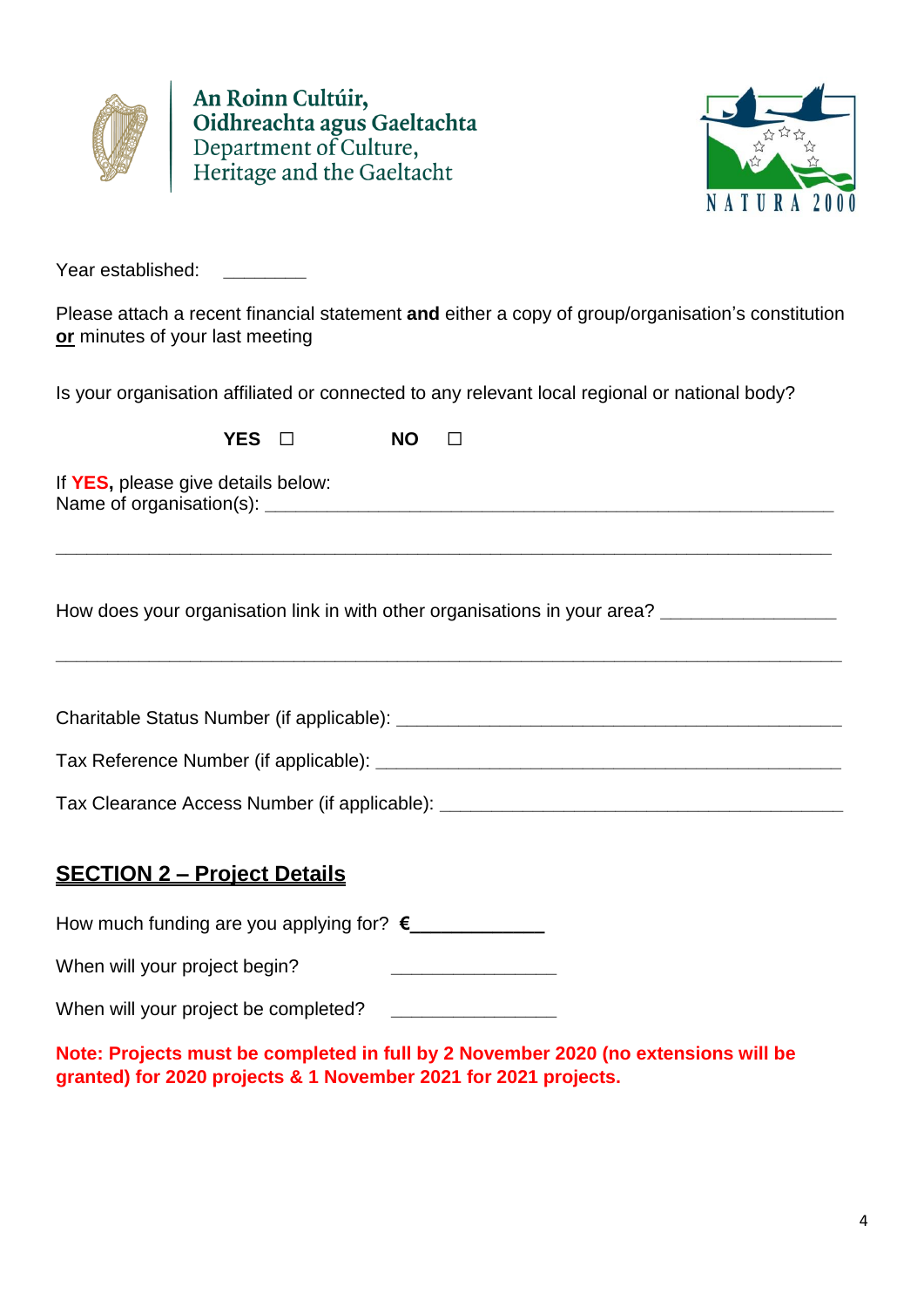



Describe the proposed project/works?

Give a brief outline of Proposed Actions and Timeframe (**include pre-project photographs and maps** if appropriate):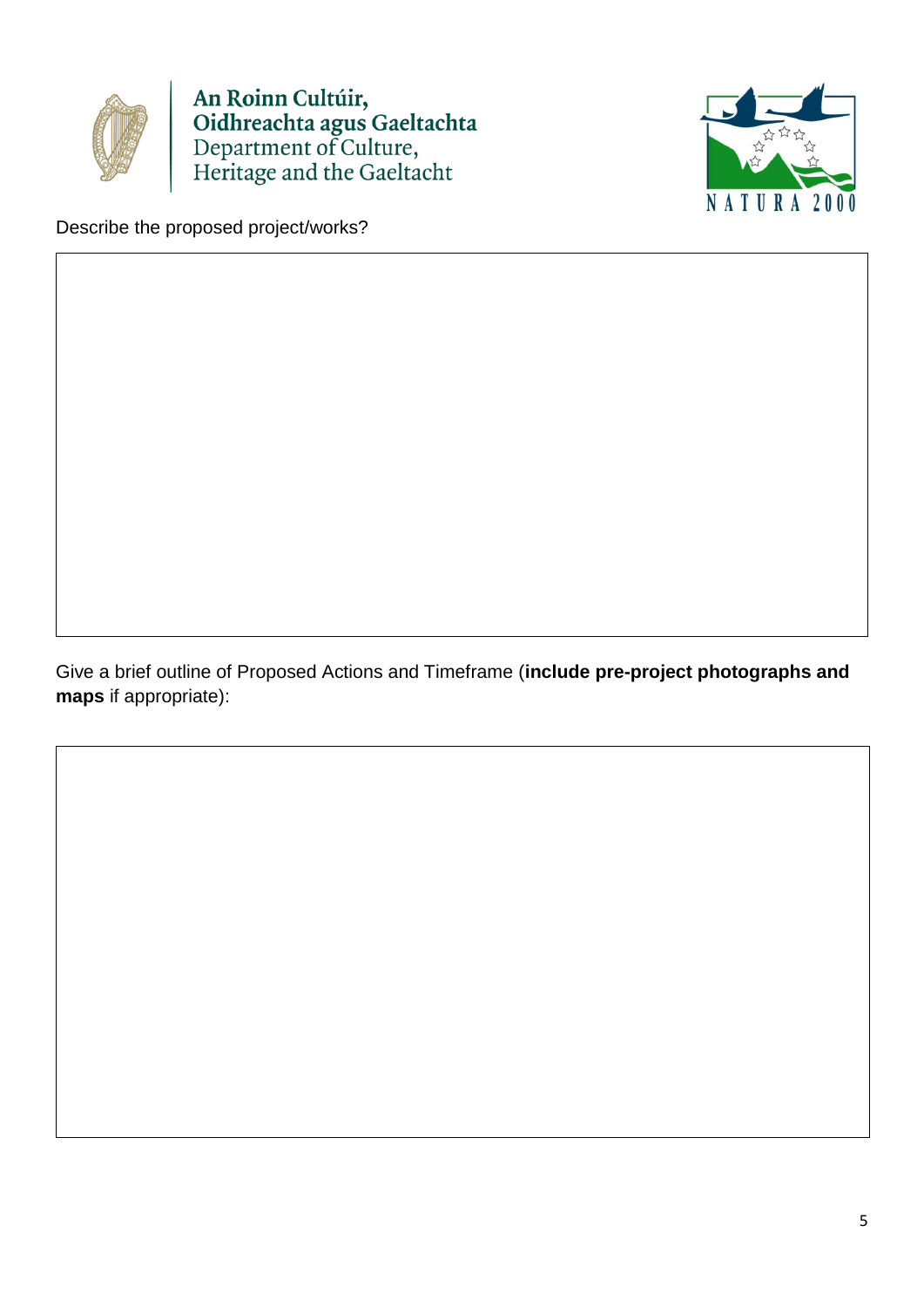

An Roinn Cultúir, **Commodation**<br> **Confidence**<br> **Confidence**<br> **Confidence**<br> **Confidence**<br> **Confidence**<br> **Confidence**<br> **Confidence**<br> **Confidence**<br> **Confidence**<br> **Confidence** 



## **A method statement is also required for projects where physical works are being carried out. (See page 12 of T&C for guidelines)**

Address of where Project/Event/Activity/Works will take place (including name of nearest bog/peatland):

Are proposed works within a Special Area of Conservation (SAC)/candidate SAC/Natural Heritage Area (NHA)/proposed NHA: Please tick  $(\sqrt)$ 

**\_\_\_\_\_\_\_\_\_\_\_\_\_\_\_\_\_\_\_\_\_\_\_\_\_\_\_\_\_\_\_\_\_\_\_\_\_\_\_\_\_\_\_\_\_\_\_\_\_\_\_\_\_\_\_\_\_\_\_\_\_\_\_\_\_\_\_\_\_\_\_\_\_\_\_\_**

| Yes                                                                                                 |            | <b>No</b> |           |        |     |              |
|-----------------------------------------------------------------------------------------------------|------------|-----------|-----------|--------|-----|--------------|
| If yes, please state name: _________                                                                |            |           |           |        |     |              |
| Are all relevant permissions in place?                                                              |            |           |           |        |     |              |
| Planning permission                                                                                 | <b>YES</b> | П         | <b>NO</b> | $\Box$ | N/A | $\Box$       |
| If YES, please submit planning reference number and planning status.                                |            |           |           |        |     |              |
| Written consent from landowner/property owner if your project involves development of a<br>property | <b>YES</b> | П         | <b>NO</b> |        | N/A |              |
| If YES, please submit copy of written permission from land owner.                                   |            |           |           |        |     |              |
| <b>Ministerial/Authority Consent</b>                                                                | YES O      |           | <b>NO</b> | П      | N/A | $\mathsf{L}$ |
| Are any other licence/consents required?                                                            |            |           |           |        |     |              |
|                                                                                                     | <b>YES</b> |           | NΟ        |        | N/A |              |
|                                                                                                     |            |           |           |        |     |              |

If **YES,** please submit copy of any permissions/consent received or **proof of application for permissions/consent.**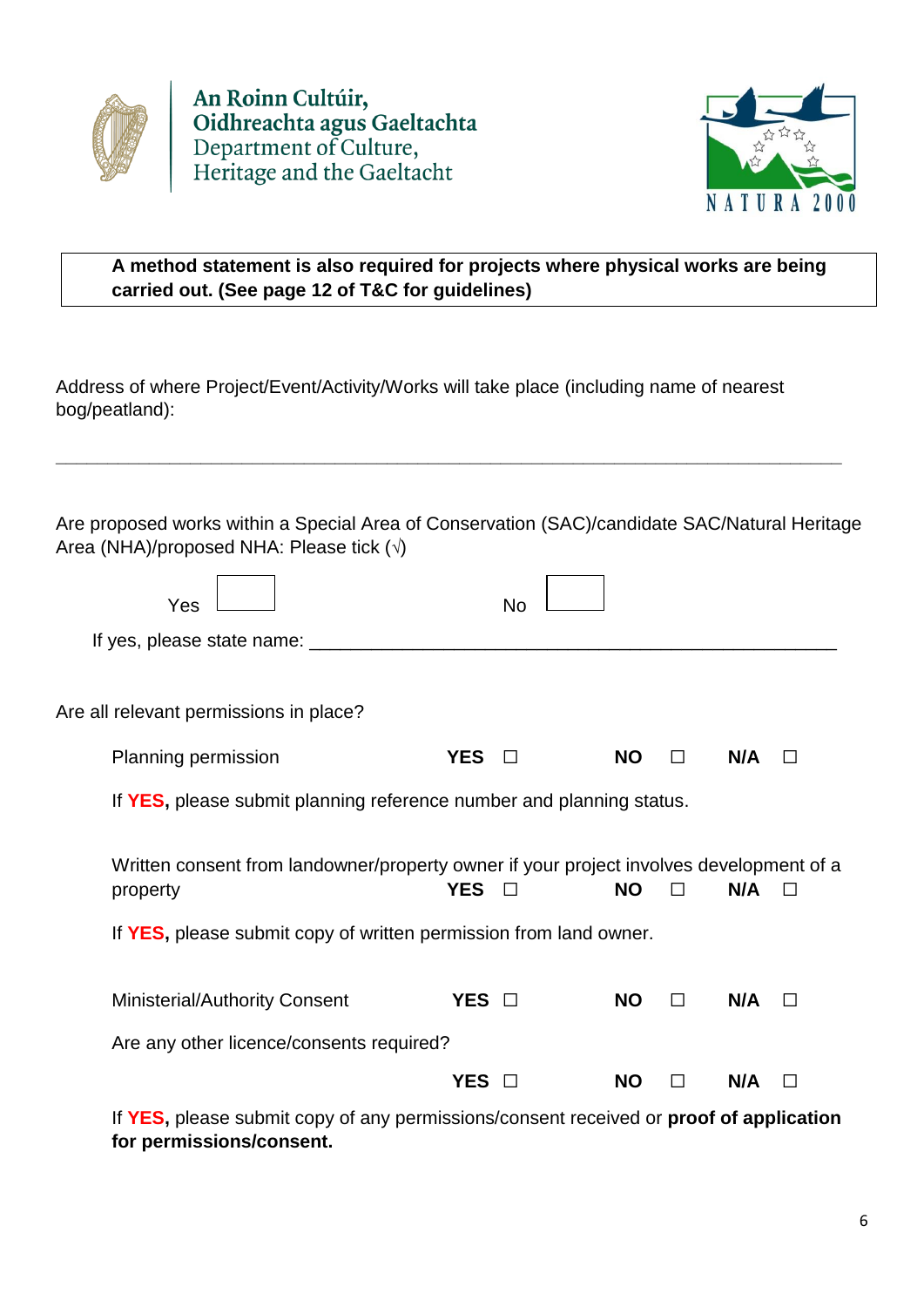

An Roinn Cultúir, **Commodition**<br> **Contraction**<br> **Contract Department of Culture,<br>
Heritage and the Gaeltacht** 



Has your group/organisation a valid insurance policy in place? YES □

**Please refer to the website of the National Parks and Wildlife Service (NPWS) for further detail on planning and consents [\(www.npws.ie\)](http://www.npws.ie/). If you are still unsure if Ministerial Consent is required please contact your local NPWS ranger or your local authority for planning permission. A list of NPWS rangers can be found on our website [www.npws.ie](http://www.npws.ie/)**

Project/Event/Activity/Works **Proposal Aim, Objective, Significance**:

*(Please provide a brief outline of the aims, objectives and significance of your project, further detail to be provided in Method Statement (where applicable))*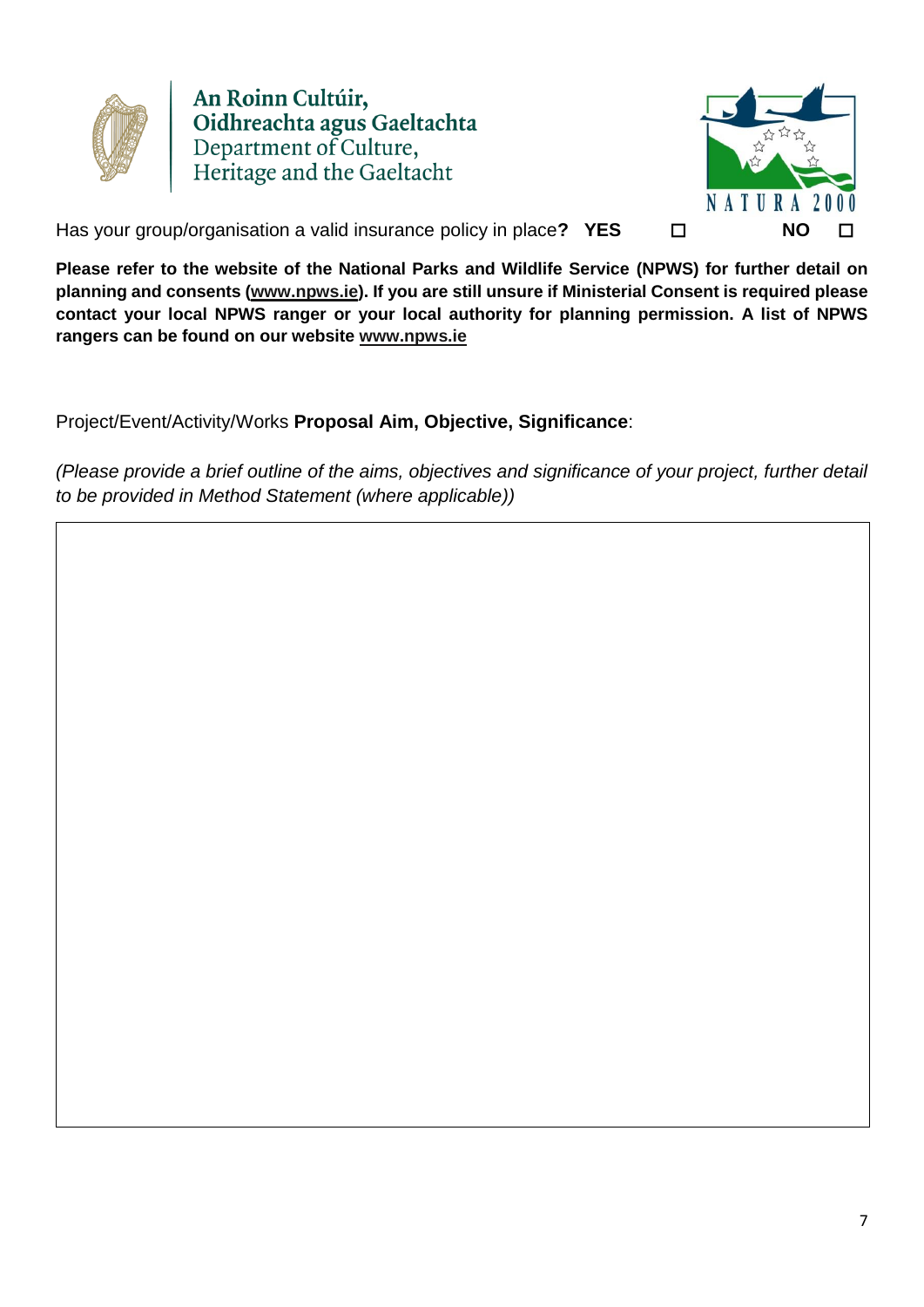



Demonstrate the **activities** involved in the proposed project/works and timeframes/milestones involved:

Demonstrate the **benefits** of the project/works in relation to the community and how it will contribute/raise awareness of national conservation targets & objectives: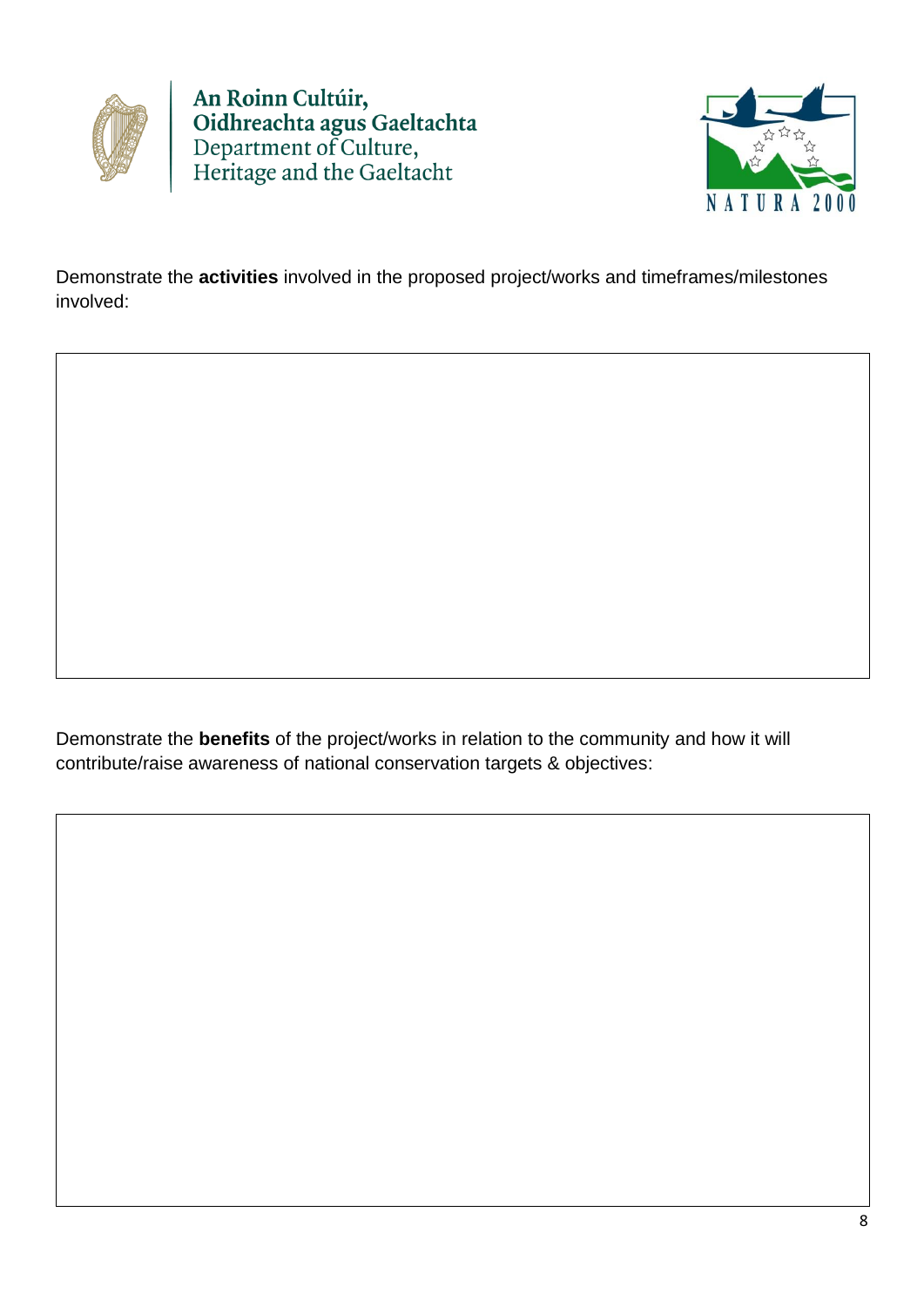



### Detail the **current condition of the project area** and any affected **landowners/parties**:

Detail the **capacity to undertake and manage** the project (during and after completion) and the **previous experience** of the project team and the contractors/suppliers engaged with similar projects: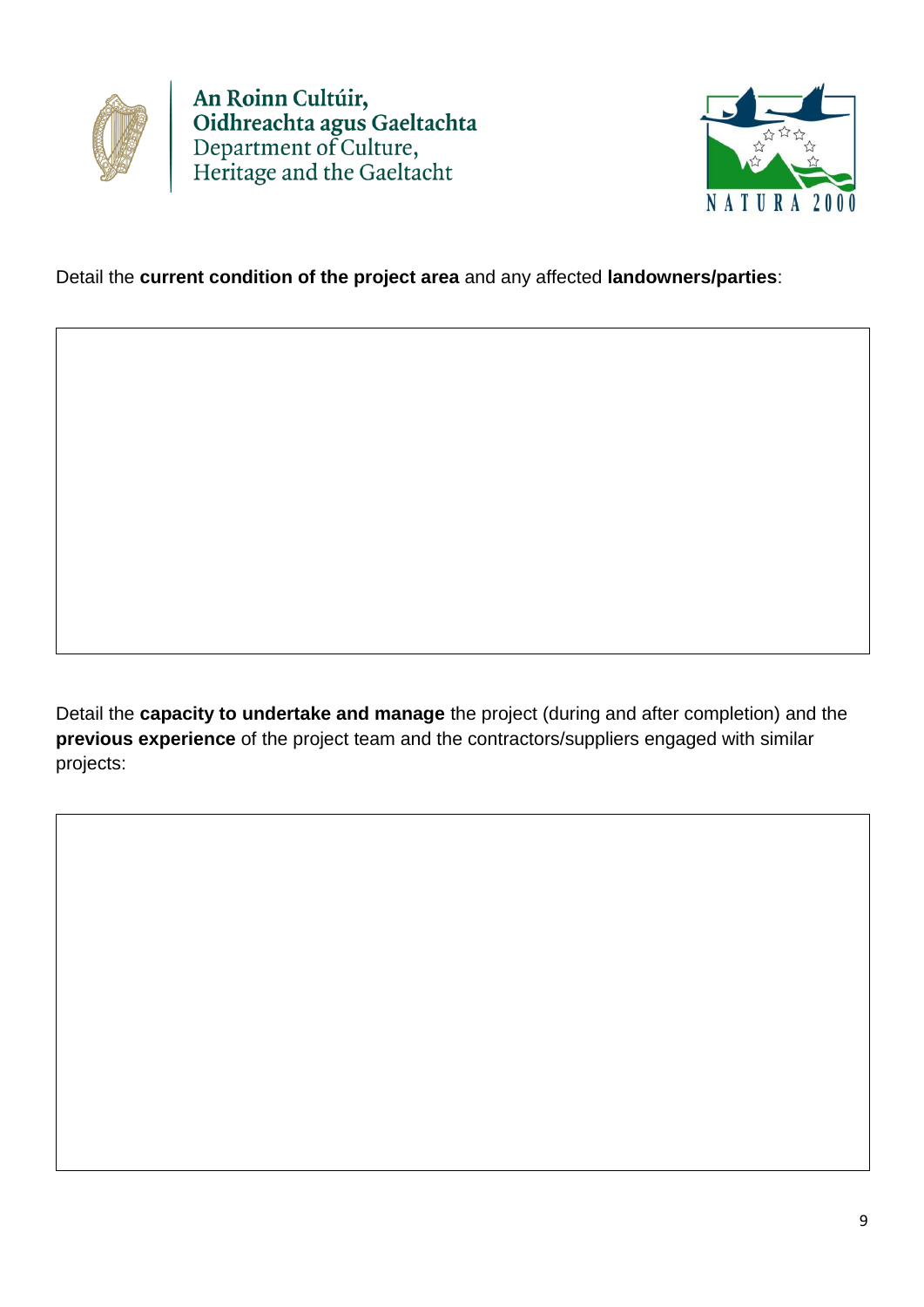



Detail the **methodology, scope and sequence** of works/project that will be undertaken and any future phases planned:

Outline any **potential risks** to or as a result of the project, or, as a result of the project not proceeding. Where risks are identified outline how these will be militated against: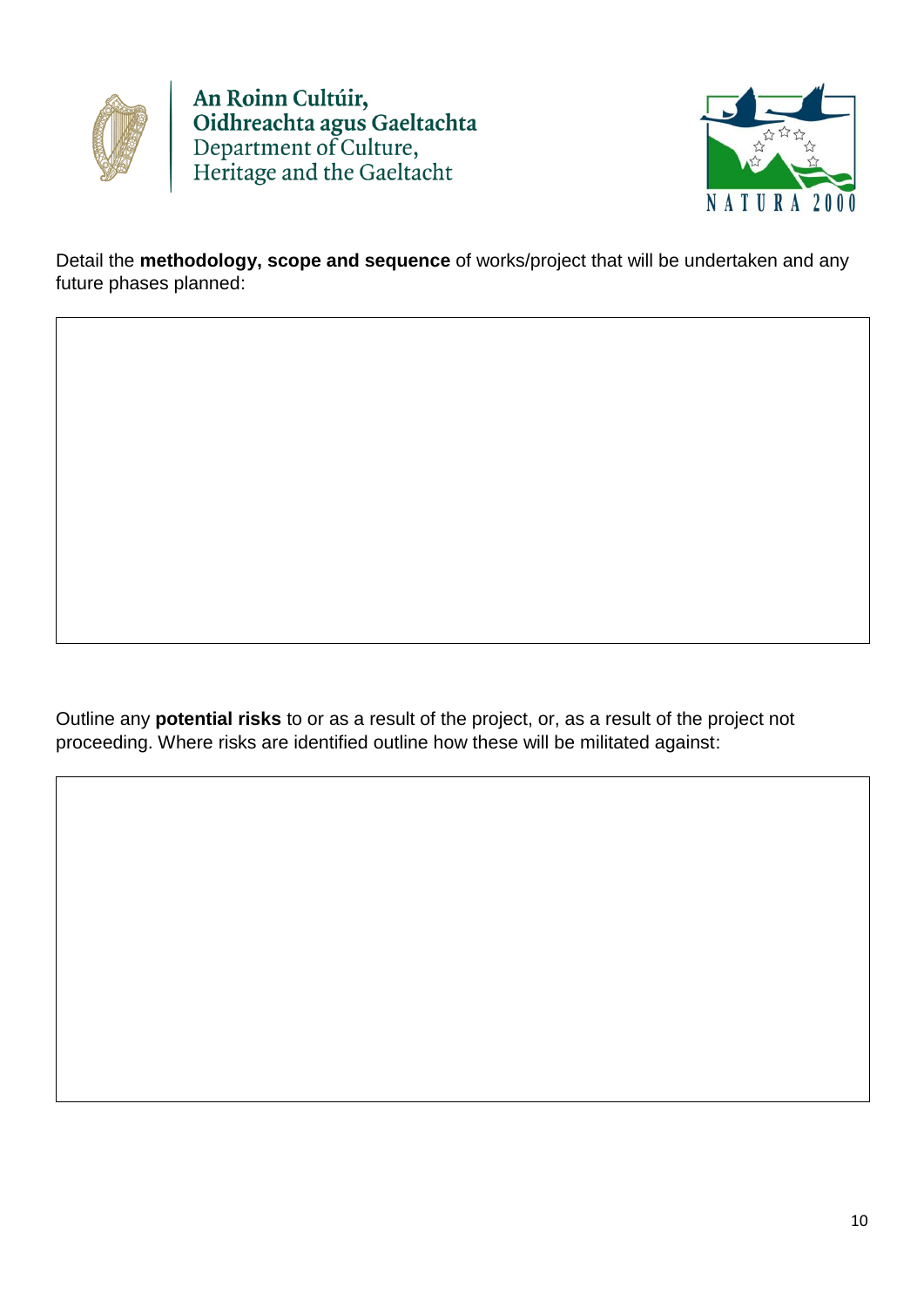



#### **Section 3 - FUNDING**

**Important note:** Please ensure that you follow best practice procurement guidelines and seek a minimum of 3 written quotations/estimates and retain these for your project. **Please note brochures will not be accepted as quotations.** 

### **For auditing purposes the Department may require sight of these quotations/estimates.**

Please submit your preferred quotation with your application form.

Have you received funding under the Peatlands Community Engagement Scheme previously?

**YES** ☐ **NO** ☐

If **YES,** please tick relevant year:

| I | I<br>× |  |
|---|--------|--|
|   |        |  |
|   |        |  |

2019

### **Expenditure in relation to proposed project/event/activity/works:**

| <b>Estimated Total Cost of Project</b> | €<br>(excluding Vat) | €<br><i>(including Vat)</i> |
|----------------------------------------|----------------------|-----------------------------|
| <b>Estimated Professional Fees</b>     | €<br>(excluding Vat) | €<br><i>(including Vat)</i> |
| <b>Total Funding Sought</b>            | €                    |                             |
| Is prefunding of 30% Required          | <b>Yes</b>           | <b>No</b>                   |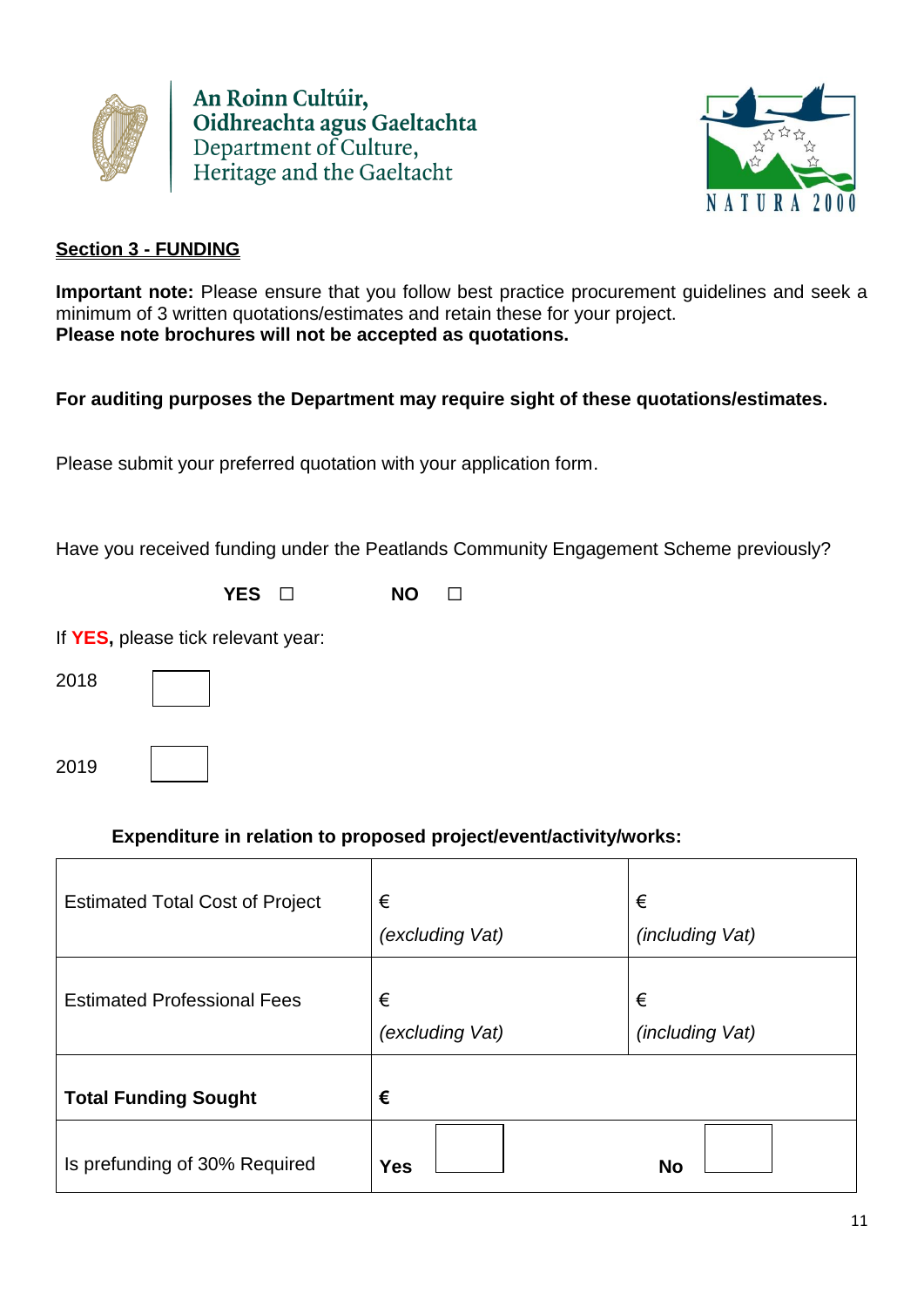



| Purpose of pre-funding<br>(See "Startup Funding" page 5 of<br>T&C for guidelines)                     |          |
|-------------------------------------------------------------------------------------------------------|----------|
| Type and Value of Matching Fund/<br><b>Contribution in Kind</b><br>(See page 5 of T&C for guidelines) | Type:    |
|                                                                                                       | Value: € |

l

#### **Please note that each Group / Organisation must have access to a minimum of 5% of the total cost of the project on deposit.**

#### Other Grants/Funding & Reliefs

| Is VAT recoverable (Y/N)                                                   |  |
|----------------------------------------------------------------------------|--|
| Have you applied for other EU/Exchequer<br>funding/Tax Reliefs (Y/N)       |  |
| Have other EU/Exchequer funding/Tax Reliefs been<br>received/refused (Y/N) |  |

#### **Impacts and Evaluation:**

Please explain how a contribution from the Peatlands Community Engagement Scheme will enable activity/outcomes that would not otherwise take place: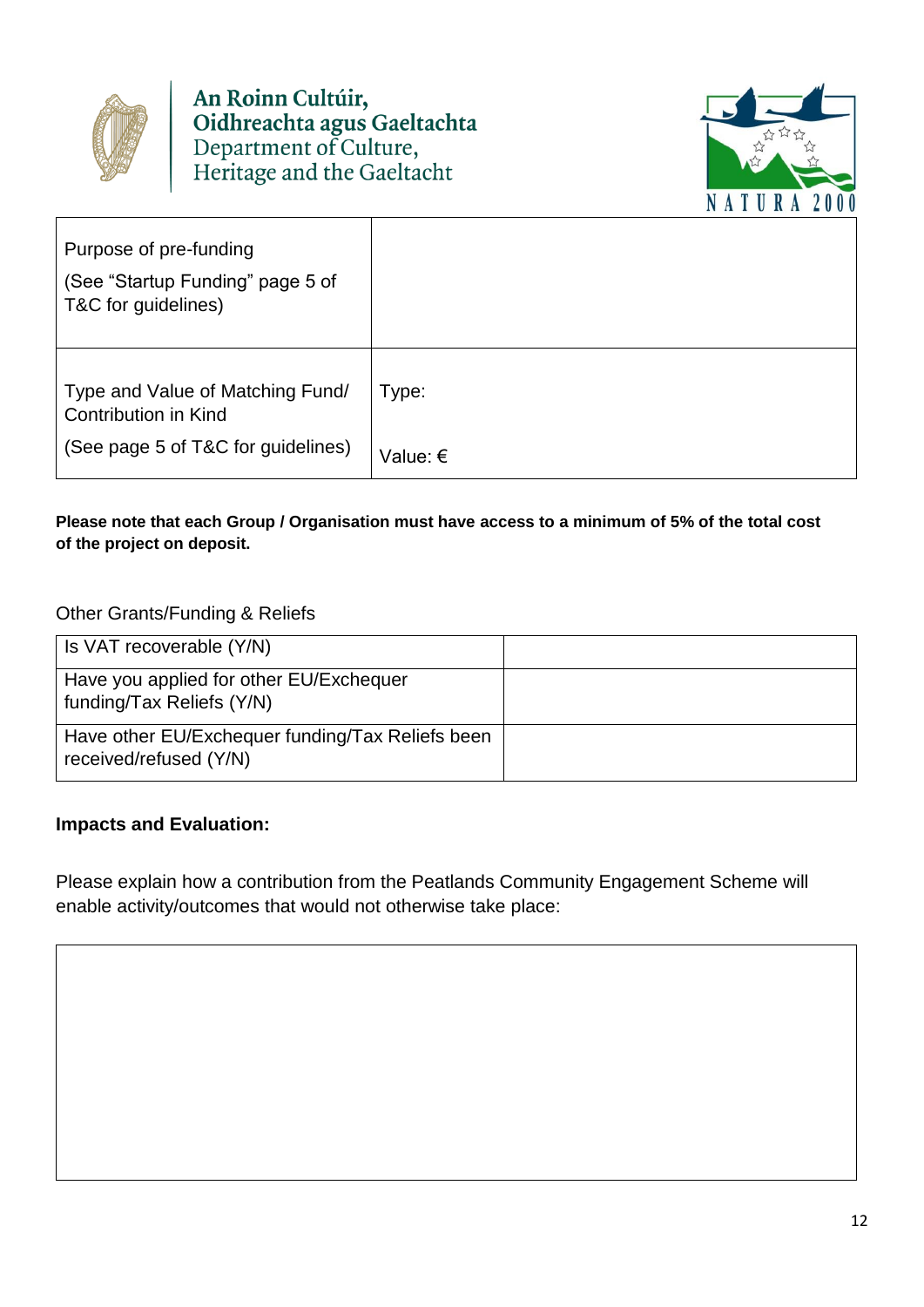



Please outline your plans to sustain the Project/Event/Activity/Works in the longer term to make a lasting impact:

Please state how your group proposes to publicly acknowledge the Peatlands Community Engagement Scheme and the Department of Culture, Heritage and the Gaetlacht: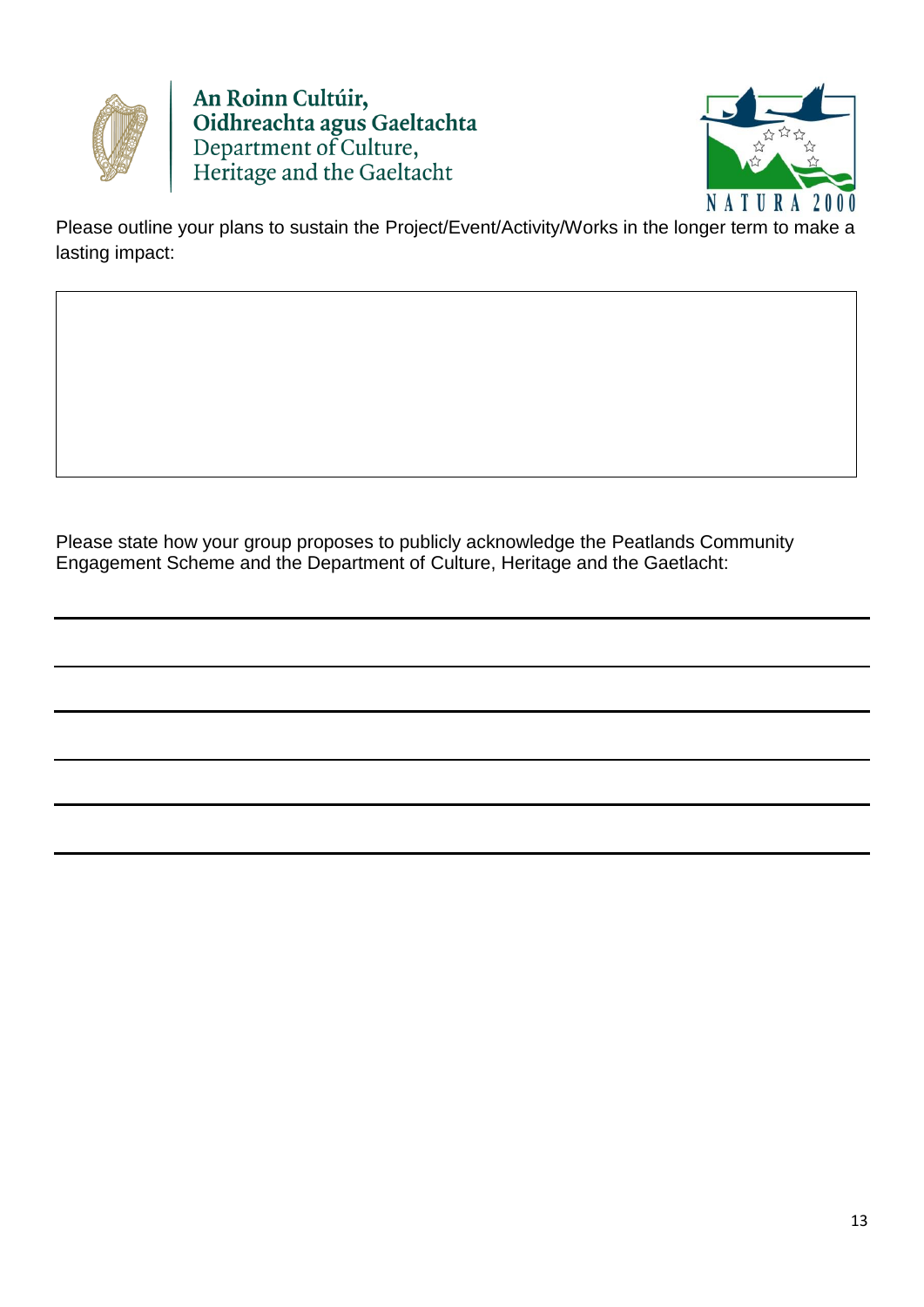



# **Section 4 - Declaration**

- I declare that the information given in this form and the supporting documentation is correct and I will notify the Department if there is any change in the information.
- I confirm I have read and fully understand the Terms and Conditions of the Peatlands Community Engagement Scheme.
- I understand and fulfil all the terms and conditions of the Peatlands Community Engagement Scheme.
- I confirm that the applicant group/organisation is tax compliant (if tax registered).
- I confirm that the applicant group/organisation can provide financial statements on request to show cash reserves available of 5% of the total project cost.
- I confirm that the project shall be undertaken in compliance with government public health guidelines/protocols in relation to the Covid 19 pandemic should it be successful in obtaining funding from the Department of Culture, Heritage and the Gaeltacht.
- I understand that the Department of Culture, Heritage and the Gaeltacht may retain and process personal information contained within this form and any associated documents provided and I understand that it will be used only for the purposes of the administration of this scheme and to establish eligibility for funding under this scheme.
- Successful applications for funding under this scheme will only be paid to the applicant organisation's Bank Account. Please ensure you have your Bank Account details to hand if your application is successful.

| Name in block capitals:                                    |  |
|------------------------------------------------------------|--|
| (on behalf of group / organisation):                       |  |
| Signature:                                                 |  |
| (Printed signatures will not be<br>accepted)               |  |
| Position held in group /<br>organisation (block capitals): |  |
| (Chairperson or Secretary)                                 |  |
| Date:                                                      |  |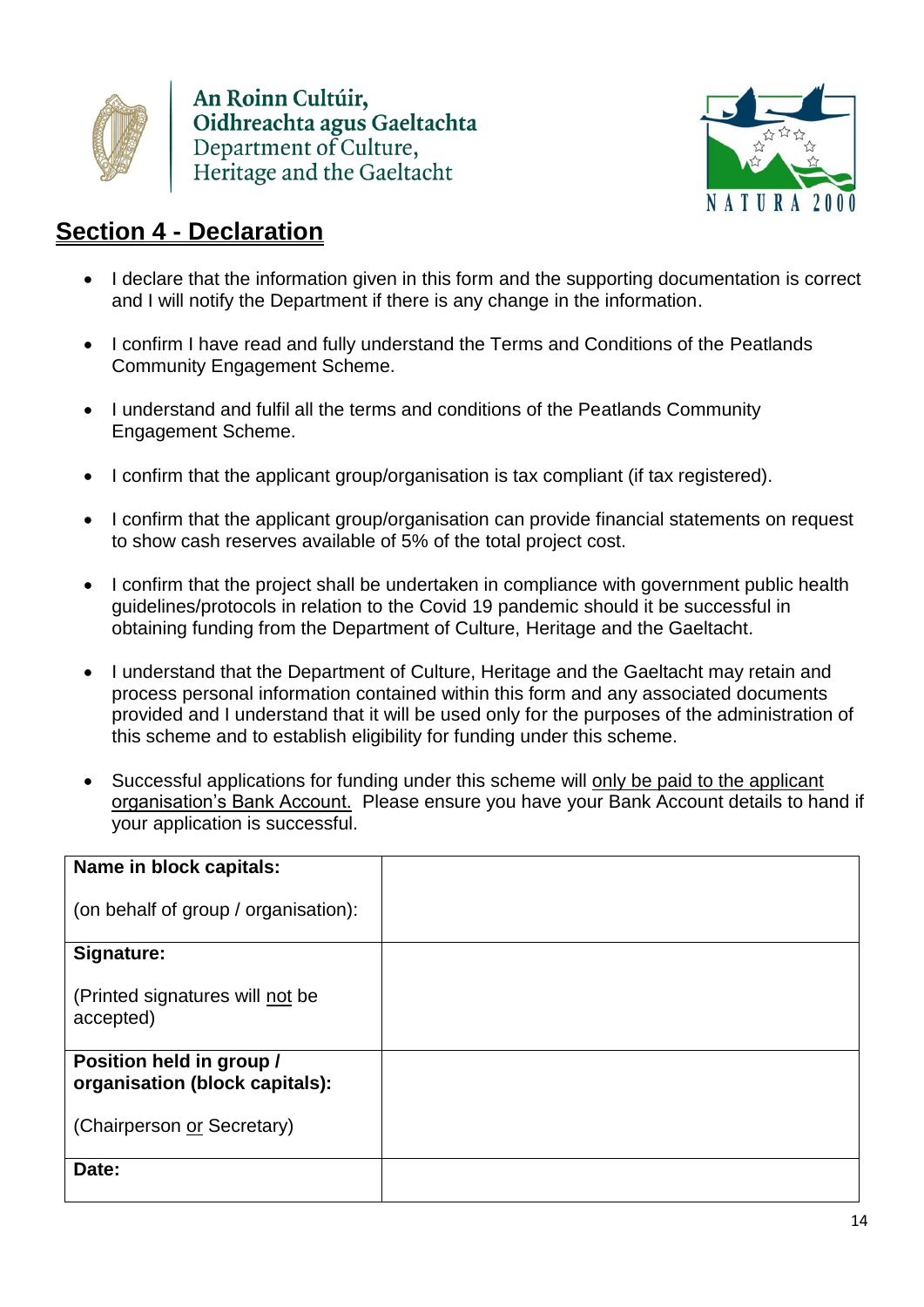



#### **PRIVACY STATEMENT**

The Department is committed to protecting and respecting your privacy and employs appropriate technical and organisational measures to protect your information from unauthorised access. The Department will not process your personal data for any purpose other than that for which they were collected. Personal data may be exchanged with other Government Departments, local authorities, agencies under the aegis of the Department, or other public bodies, in certain circumstances where this is provided for by law. The Department will only retain your personal data for as long as it is necessary for the purposes for which they were collected and subsequently processed. When the business need to retain this information has expired, it will be examined with a view to destroying the personal data as soon as possible, and in line with Department policy. The Department's Privacy Statement in relation to individual suppliers, payees and grantees can be found on our website at: <https://www.chg.gov.ie/help/legal-notices/privacy-statement/suppliers-payees-grantees> Further information on Data Protection can be found on our website at: [https://www.chg.gov.ie/help/legal](https://www.chg.gov.ie/help/legal-notices/data-protection/)[notices/data-protection/](https://www.chg.gov.ie/help/legal-notices/data-protection/)

### **Application Checklist**

#### **Your application cannot be processed without the following (please tick ()**

| Application Form - Fully Completed                                                                     |  |
|--------------------------------------------------------------------------------------------------------|--|
| Copy of Groups/Organisation's Constitution or Minutes of most recent                                   |  |
| meeting attached                                                                                       |  |
| Method Statement attached (if relevant)                                                                |  |
| Photographs showing the proposed project site prior to works                                           |  |
| commencing (if relevant)                                                                               |  |
| Maps/Drawings/Plans/Specifications attached (if relevant)                                              |  |
| Planning Permissions/Ministerial Consents/other e.g. NPWS, IFI,                                        |  |
| National Monuments attached                                                                            |  |
| Written consent of owner/affected owners/parties for proposed<br>works/project/event/activity attached |  |